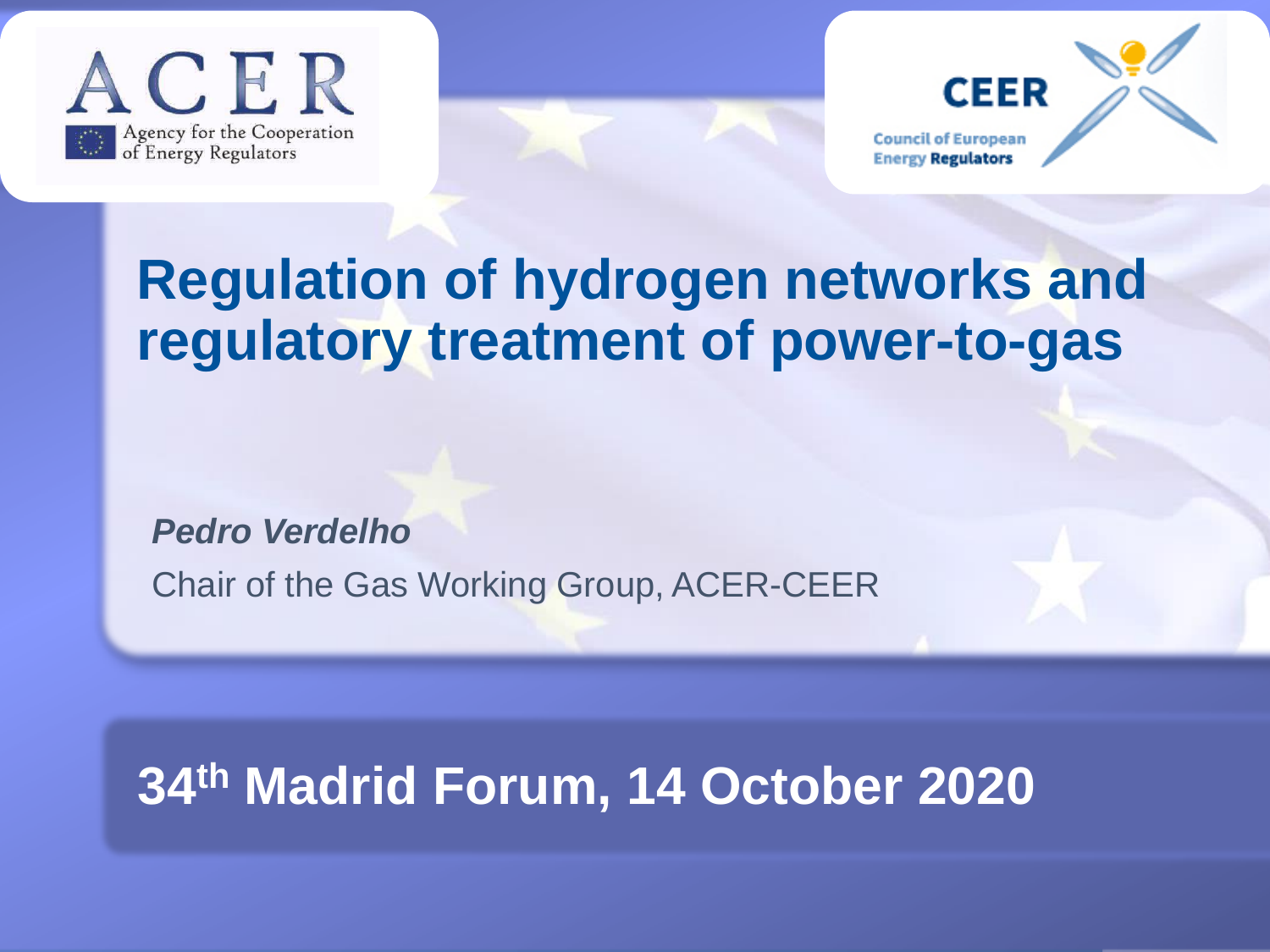

- ACER/CEER welcome the EU Strategies for Energy System Integration and on Hydrogen
- Bridge beyond 2025: regulators push for a dynamic regulatory approach for new activities and technologies such as
	- Regulation of hydrogen networks
	- Regulatory treatment of P2G
- Regulators have been working on developing regulatory views, which are still under discussion
	- A more stable outcome is expected in time to inform the EC impact assessment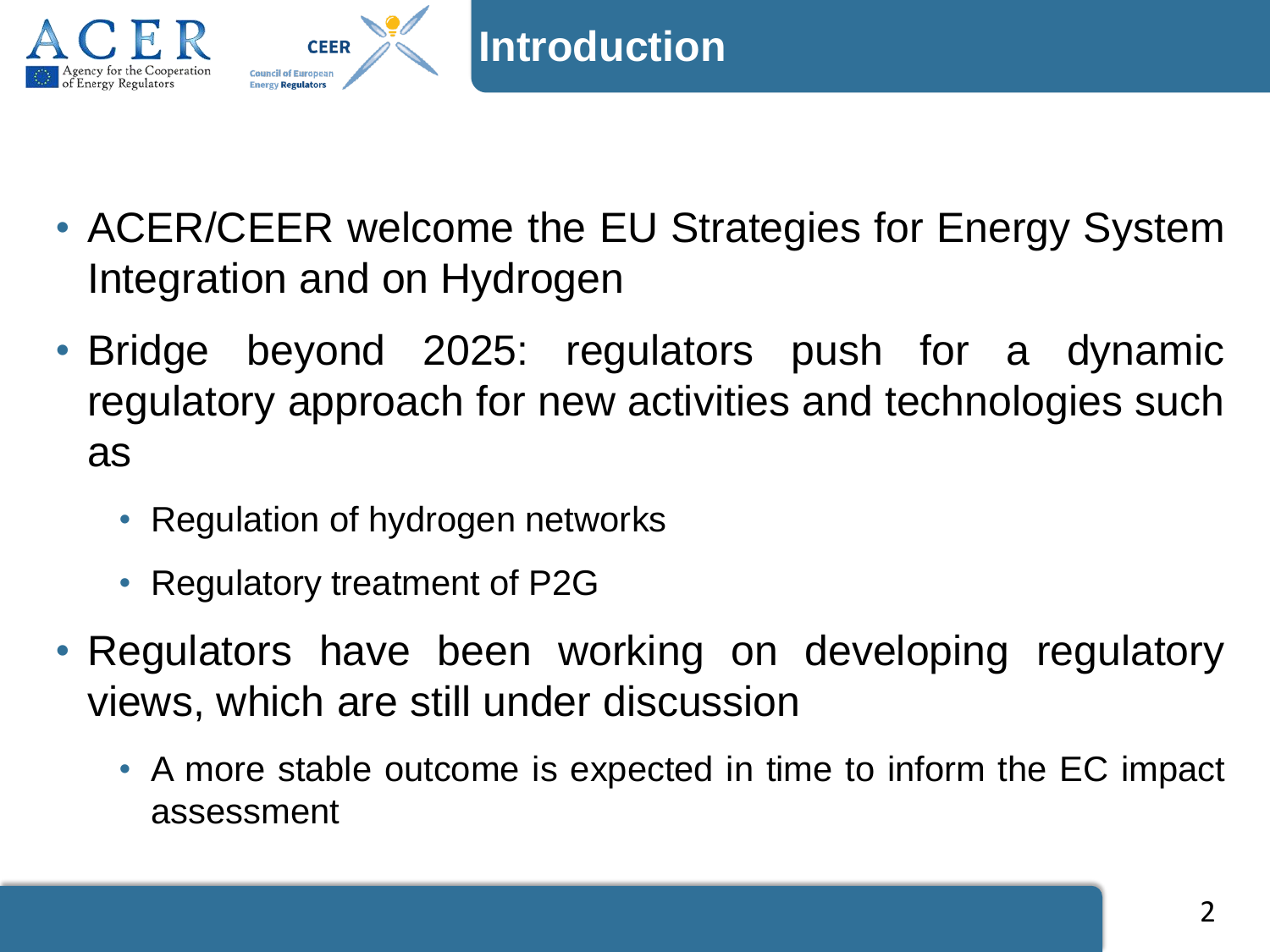

## **Criteria to assess the need for regulation**

• General concept for assessing the need for regulation:

**CEER** 

- First: examine whether a natural monopoly exists on the relevant market
- Second: assess whether an abuse of market power is likely or existing
- Assessment of the potential for abuse of market power
	- Risk of denial of network access increases with larger number of potential hydrogen producers
	- Risk of overcharging for network usage increases with larger number of customers
- Need and scope of regulation will depend on the structure of hydrogen networks and hydrogen market development in the future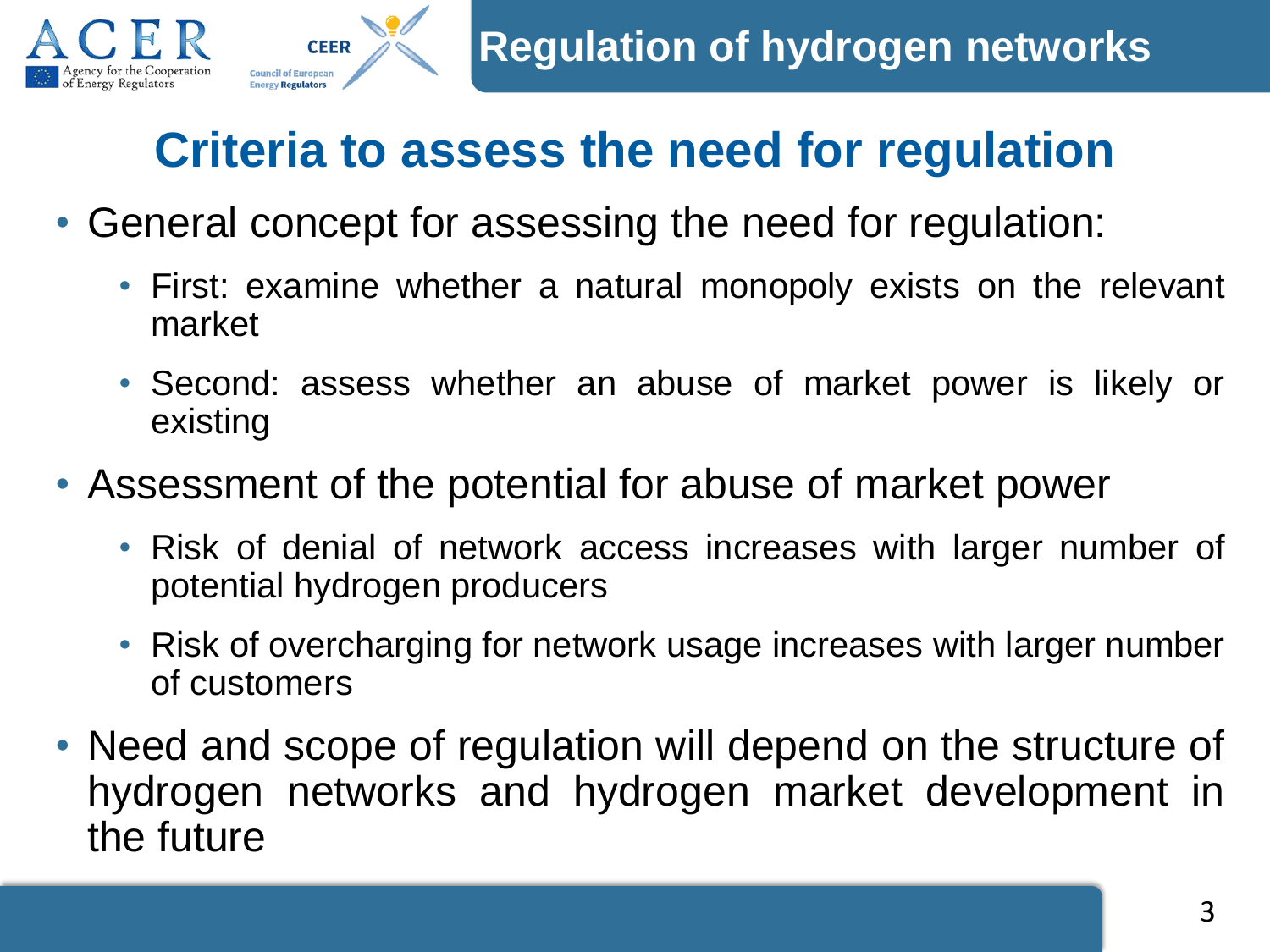



## **Possible dynamic regulatory approach**

- The main features of the H2 regulatory framework should be agreed early enough to provide certainty for the investments needed to foster the energy transition
- The actual introduction of specific regulatory features should kick-in gradually, in line with hydrogen infrastructure and market development
	- Avoid regulatory lock-in thereby hindering market development
	- Possible dynamic regulatory approach in that context:
		- Broad EU framework applied across the EU
		- Periodic market analysis/monitoring by NRAs
		- MSs to keep flexibility on certain regulatory features, based on monitoring results and outcomes of sandboxes
		- When national flexibility is kept, inspiration could be taken from the regulatory flexibility enshrined in EU telecom regulation
		- Starting point for regulation should be based on elements of existing regulatory framework for gas and electricity, where relevant
- The H2 regulatory framework should be designed, since the outset, to allow a smooth transition towards an integrated energy system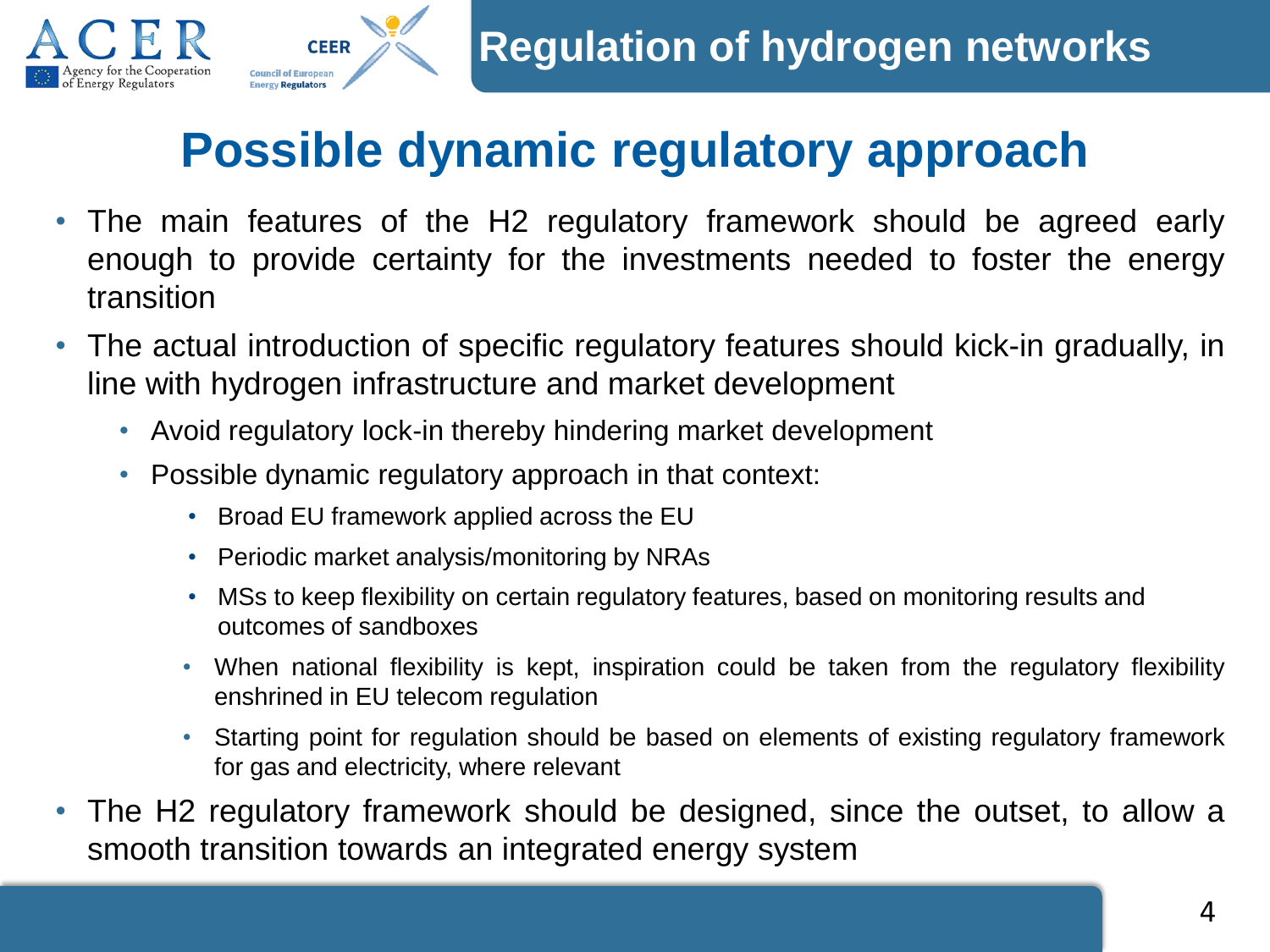

- Revisit the definitions of major activities in the gas and electricity sectors with respect to the use of the networks, particularly of 'energy storage' in the new electricity Directive
	- Power to gas is not energy storage in most cases (i.e. only in case of conversion of electrical energy into a form of energy which can be stored, the storing of such energy, and the subsequent reconversion of such energy into electrical energy and injection into the electricity grid)
	- Against the background of an integrated energy system, all the electricity and gas definitions with respect to the use of the respective networks could also be revisited
- Investment and management of P2G assets are market-based activity, involvement of TSO/DSO only in exceptional cases and in line with unbundling rules
	- TSO/DSO investing only if P2G needed for secure, reliable, efficient network operations under strict conditions and if no market party willing to invest
- TSO/DSO role to determine system need and locations for P2G
	- Gas and electricity TSO/DSO should include P2G in their network plans